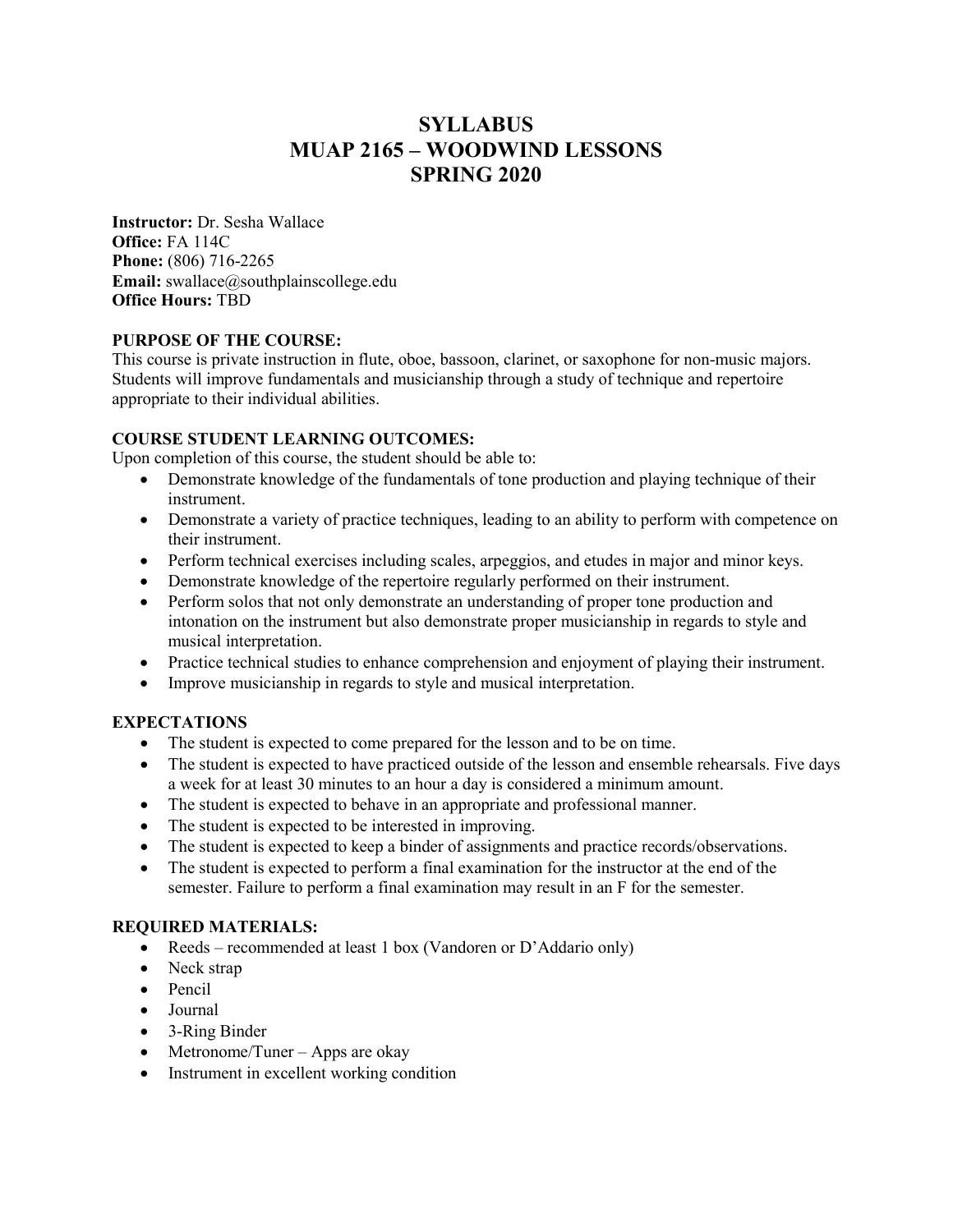### **ATTENDANCE:**

Students are expected to attend all lessons. Unexcused absences will result in an F for the lesson missed. Unexcused absences will not be made up for improvement of the grade. Students should give the instructor advance notice in the event that a lesson must be missed. Students must have a legitimate excuse for missing a lesson. If ill, the student must present a doctor's note after the missed lesson in order for the absence to be excused. Three tardies will equal one unexcused absence. Students who come to the lesson unprepared, without appropriate materials, or exhibit no desire to improve may be dismissed and earn an F for that lesson.

If a student must a lesson because of participation in an activity sanctioned by the college or being sick, the student must notify the instructor PRIOR to the day of absence. This notification must be in the form of a written document prepared by the Office of the Dean of Students or a doctor's note. Verbal notification or written notification after the absence is not acceptable.

### **GRADING STANDARDS:**

# **Students are given a letter grade (A-F) after each lesson:**

- A Excellent preparation/performance of all assigned materials, excellent attitude/etiquette, exceptional improvement.
- B Good preparation/performance of all assigned materials, good attitude/etiquette, good improvement.
- C Average preparation/performance of assigned materials, some assignments not prepared, average attitude/etiquette, average improvement.
- D Poor preparation/performance of all assigned materials, poor attitude/etiquette, poor improvement.
- F Unexcused/missed lesson, unacceptable preparation, unacceptable improvement. Dismissed from lesson.

### **Final grades are based on a combination of the following:**

- Preparation of weekly playing assignments  $-50\%$ 
	- Scales/Technique
	- Repertoire
	- Run-Throughs
- Literature Information Sheet  $-10\%$
- Scale Midterm  $-10\%$
- Final Exam  $-20\%$
- Attendance-10%

#### **Final Exam:**

Non-music majors are required to perform a final exam for the instructor at the end of each semester. The performance will include scales and etudes/repertoire that the student has worked on during the semester. Failure to perform a final examination will result in an F for the course.

The course grade book is maintained at https://southplainscollege.blackboard.com/webapps/login/. You are encouraged to log in regularly, to keep track of your personal records. If you have questions about using this website, please do not hesitate to ask the instructor.